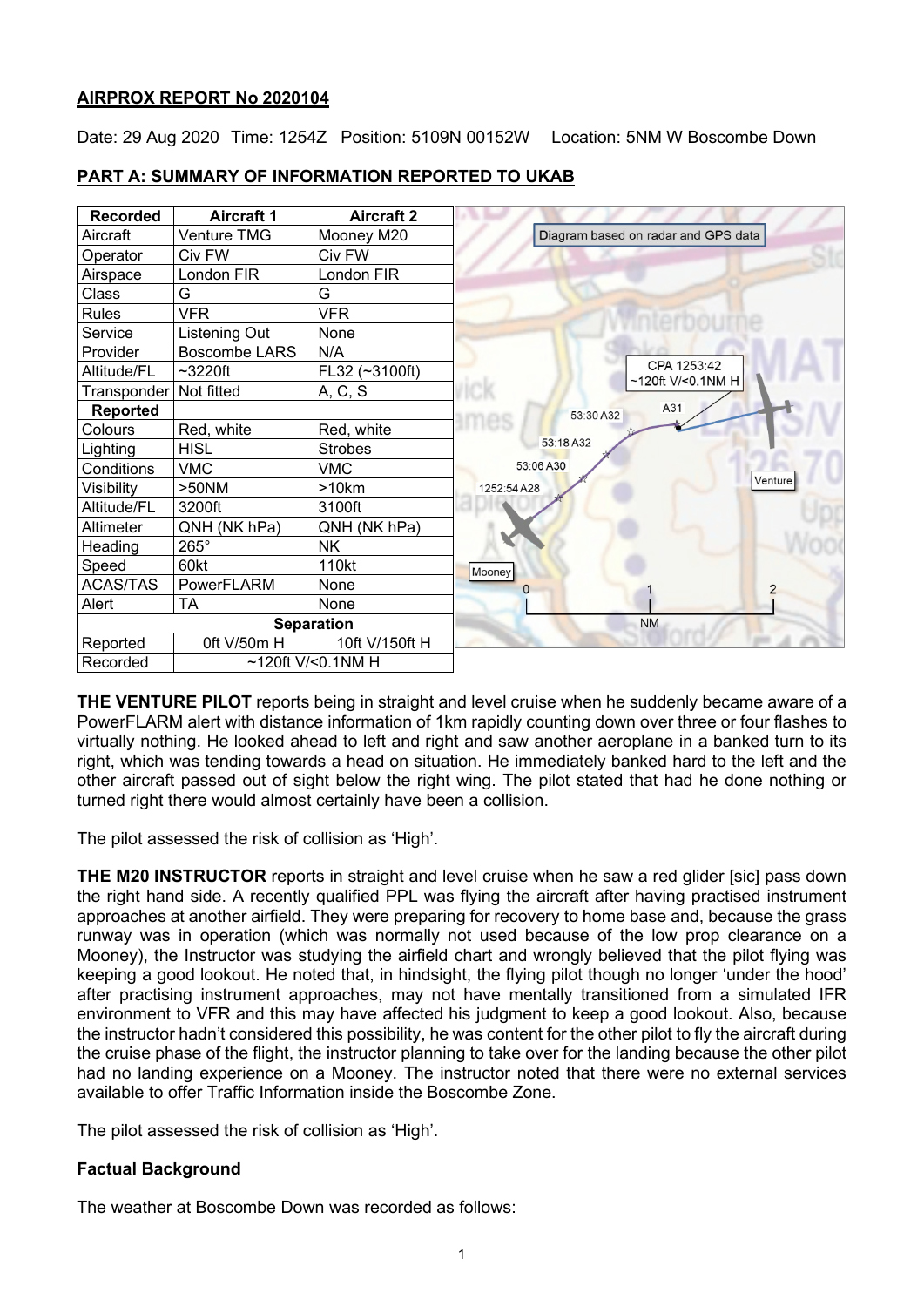METAR EGDM 291250Z AUTO 34015KT 9999 FEW038/// BKN050/// 15/06 Q1011=

#### **Analysis and Investigation**

#### **UKAB Secretariat**

The Venture and Mooney pilots shared an equal responsibility for collision avoidance and not to operate in such proximity to other aircraft as to create a collision hazard<sup>[1](#page-1-0)</sup>. If the incident geometry is considered as head-on or nearly so then both pilots were required to turn to the right $^{\rm 2}$  $^{\rm 2}$  $^{\rm 2}$ .

Bournemouth is listed in the UK AIP ENR 1.6 paragraph 4.1.6 as one of the 'ATS Units Participating in the Lower Airspace Radar', with a service radius of 30NM and availability 0800-2000 (0700-1900). There were no NOTAMs issued for 29<sup>th</sup> August 2020 that affected LARS service radius or availability.

#### **Summary**

An Airprox was reported when a Venture motor glider and a Mooney M20 flew into proximity 5NM west of Boscombe Down at 1254Z on Saturday 29<sup>th</sup> August 2020. Both pilots were operating under VFR in VMC, neither in receipt of a FIS.

### **PART B: SUMMARY OF THE BOARD'S DISCUSSIONS**

Information available consisted of reports from both pilots, radar photographs/video recordings, reports from the air traffic controllers involved and reports from the appropriate operating authorities. Relevant contributory factors mentioned during the Board's discussions are highlighted within the text in bold, with the numbers referring to the Contributory Factors table displayed in Part C.

Due to the exceptional circumstances presented by the coronavirus pandemic, this incident was assessed as part of a 'virtual' UK Airprox Board meeting where members provided a combination of written contributions and dial-in/VTC comments.

Members first discussed the actions of the M20 crew and agreed that it appeared there had been a breakdown in CRM, with the PF pilot student perhaps not applying as robust a lookout as was required, while the Instructor pilot was heads-in the cockpit (**CF6**). Members agreed with the M20 Instructor's analysis and felt that a more comprehensive brief on the change from simulated IFR to VFR and the responsibilities within Class G was warranted (**CF4**). That being said, the Board also agreed that a pragmatic application of the semi-circular VFR levels would have helped both crews (**CF1**) in that it would have placed the aircraft at different levels. None of the crew had anything but generic SA that other aircraft were likely to be airborne on a fine weather day (**CF3**) but the Board disagreed with the M20 Instructor's assertion that there were no external services available to offer Traffic Information inside the Boscombe Zone. As far as the Board could tell, Bournemouth LARS was available and both aircraft were within the area designated for service provision (**CF2**). In the event, the Venture PowerFLARM alerted (**CF5**), giving the Venture pilot enough warning to see and avoid the M20, albeit later than desirable and after a late sighting (**CF9**). The M20 Instructor, and presumably PF, only saw the Venture as it passed by, effectively a non-sighting (**CF8**).

Board members debated the risk, with some of the opinion that the late PowerFLARM alert, degree of separation at CPA and manoeuvrability of the Venture indicated that a collision had been avoided purely by providence. After further discussion, the majority of members agreed that the Venture pilot's narrative indicated that the degree of separation at CPA had been materially improved, that providence alone had not dictated the outcome, but that safety had indeed been much reduced (**CF7**).

<span id="page-1-0"></span><sup>1</sup> SERA.3205 Proximity.

<span id="page-1-1"></span><sup>2</sup> SERA.3210 Right-of-way (c)(1) Approaching head-on.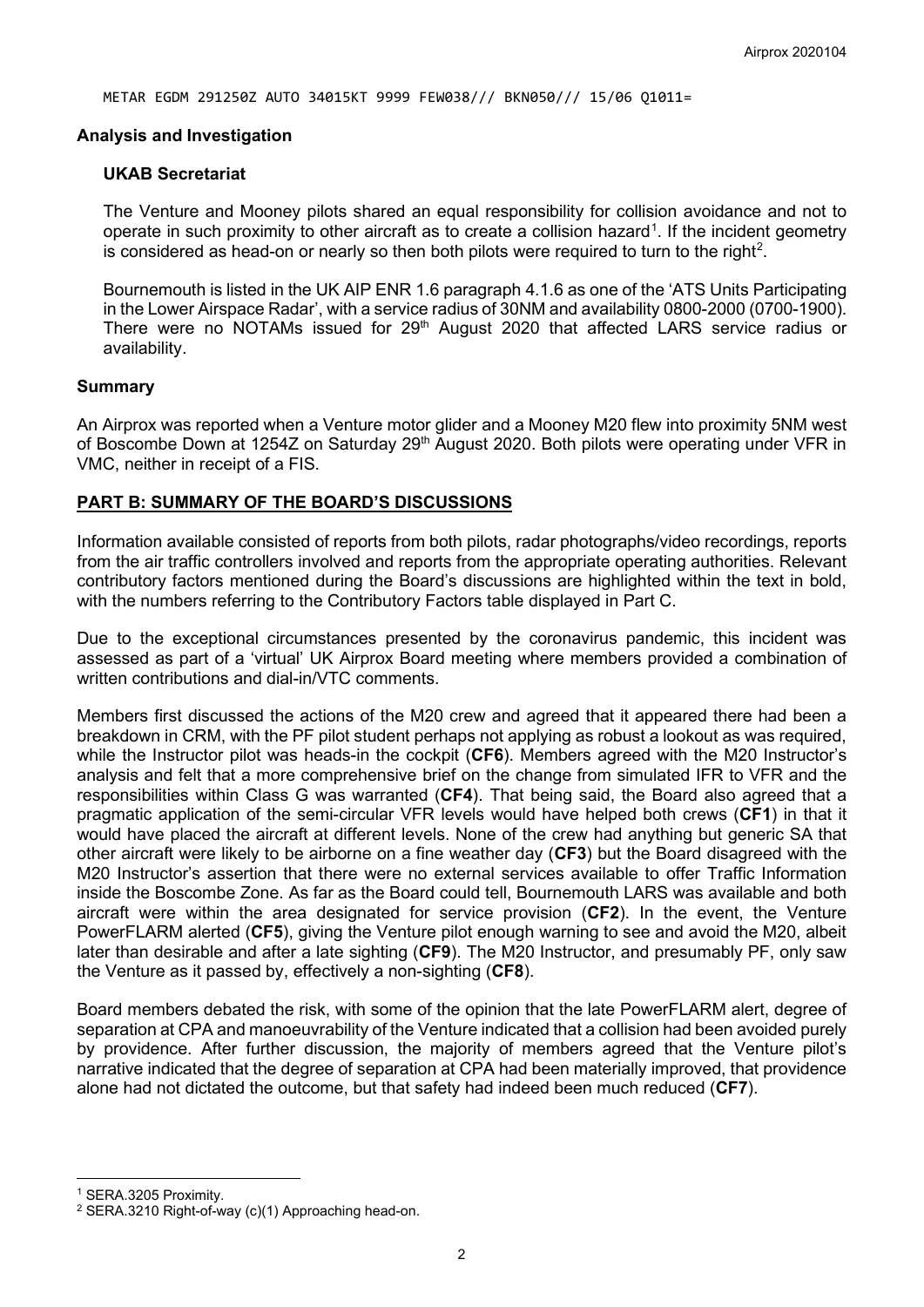# **PART C: ASSESSMENT OF CONTRIBUTORY FACTORS AND RISK**

### Contributory Factors:

|           | 2020104                                                        |                                                                                             |                                                                     |  |  |  |
|-----------|----------------------------------------------------------------|---------------------------------------------------------------------------------------------|---------------------------------------------------------------------|--|--|--|
| <b>CF</b> | Factor                                                         | <b>Description</b>                                                                          | Amplification                                                       |  |  |  |
|           | <b>Flight Elements</b>                                         |                                                                                             |                                                                     |  |  |  |
|           | • Tactical Planning and Execution                              |                                                                                             |                                                                     |  |  |  |
| 1         | <b>Human Factors</b>                                           | • Action Performed Incorrectly                                                              | Incorrect or ineffective execution                                  |  |  |  |
| 2         | <b>Human Factors</b>                                           | • Communications by Flight Crew with ANS                                                    | Pilot did not communicate with appropriate<br>ATS provider          |  |  |  |
|           | • Situational Awareness of the Conflicting Aircraft and Action |                                                                                             |                                                                     |  |  |  |
| 3         | Contextual                                                     | • Situational Awareness and Sensory Events                                                  | Pilot had no, late or only generic, Situational<br>Awareness        |  |  |  |
| 4         | <b>Human Factors</b>                                           | • Mentoring                                                                                 |                                                                     |  |  |  |
|           | • Electronic Warning System Operation and Compliance           |                                                                                             |                                                                     |  |  |  |
| 5.        | Contextual                                                     | • Other warning system operation                                                            | Warning from a system other than TCAS                               |  |  |  |
|           | • See and Avoid                                                |                                                                                             |                                                                     |  |  |  |
| 6         | <b>Human Factors</b>                                           | • Distraction - Job Related                                                                 | Pilot looking elsewhere                                             |  |  |  |
| 7         | Contextual                                                     | • Near Airborne Collision with Aircraft, Balloon, Dirigible<br>or Other Piloted Air Vehicle | Piloted air vehicle                                                 |  |  |  |
| 8         | <b>Human Factors</b>                                           | • Monitoring of Other Aircraft                                                              | Non-sighting or effectively a non-sighting by<br>one or both pilots |  |  |  |
| 9         | <b>Human Factors</b>                                           | • Monitoring of Other Aircraft                                                              | Late-sighting by one or both pilots                                 |  |  |  |

Degree of Risk: B.

Recommendation: Nil.

### Safety Barrier Assessment<sup>[3](#page-2-0)</sup>

In assessing the effectiveness of the safety barriers associated with this incident, the Board concluded that the key factors had been that:

### **Flight Elements:**

**Tactical Planning and Execution** was assessed as **partially effective** because Bournemouth was available to provide a LARS to both pilots.

**Situational Awareness of the Conflicting Aircraft and Action** were assessed as **partially effective** because the Venture pilot received late SA on the converging M20 from the PowerFLARM alert.

**See and Avoid** were assessed as **partially effective** because the Venture pilot saw the M20 at a late stage and the M20 pilot saw the Venture as they passed, effectively a non-sighting.

<span id="page-2-0"></span><sup>&</sup>lt;sup>3</sup> The UK Airprox Board scheme for assessing the Availability, Functionality and Effectiveness of safety barriers can be found on the **UKAB Website**.